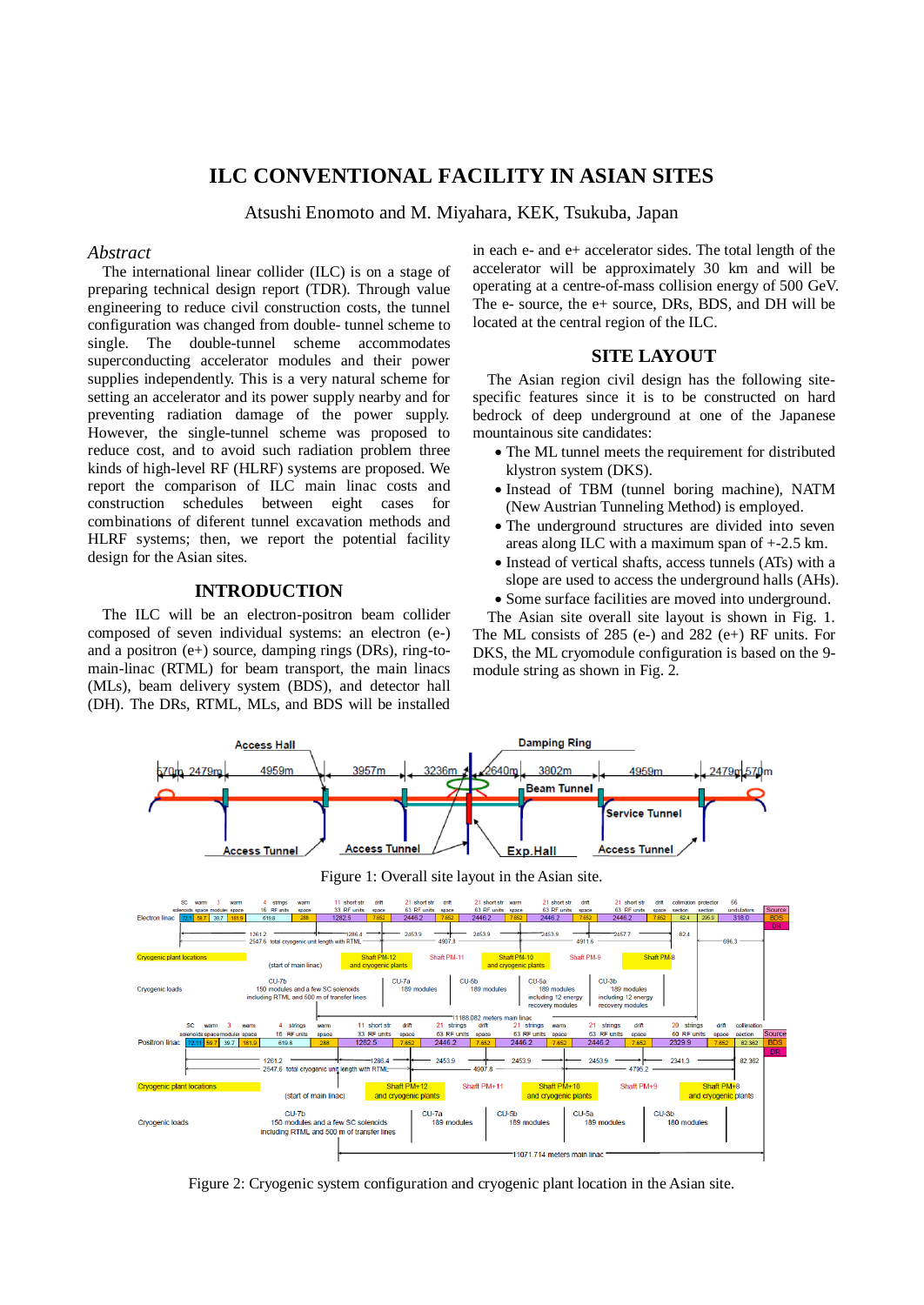# **CIVIL DESIGN**

# *Main Linac Tunnel*

To investigate the tunnel construction cost and schedule, the following eight cases (Fig. 3) are studied regarding tunnel excavation methods (TBM or NATM) and single tunnel configurations.

- Cases 1 to 5 use TBM and cases 6 to 8 use NATM.
- Cases 1 to 5 compare facilities with different HLRF systems (RDR, XFEL, KCS, and DRFS).
- Cases 6 and 8 compare single tunnel with auxiliary small tunnel and with centre walls.

By this study it was seen that a single tunnel excavated by NATM is most cost effective in Asian site. Although we have further advantages such as flexible excavation of tunnel section and less construction risk, an obvious disadvantage is the slower excavation speed (~100 m/month) of NATM. However, this disadvantage could be mitigated in the following way. NATM does not need such preparation time as required in TBM commissioning. A short-distance excavation is not cost-effective in TBM but not the case in NATM. Thus parallel work can be conducted in shorter construction zone and the NATM is not necessarily slower than TBM in the Asian site.



Figure 3: Tunnel configuration variance for case study.

The ML tunnel section is divided by a centre wall into beam and service tunnel as shown in Fig.4. Each tunnel section has functional zones for the equipment installation, survey, conveyance, and human egress. In each tunnel, the right side of accelerator equipment (cryomodule and modulator) is equipment-conveyance and human-egress zone. The left-side of the equipment is working space but used as a detour even if the egress zone is occupied by equipment. The water pipes are installed basically in lower part. The electric power lines are installed in (shielded) cable racks hanging at the ceiling. Taking a consideration of these configurations, a necessary tunnel width is 7.5 m at minimum except the centre shield wall.

The centre wall is necessary for the radiation shield to protect human in the service tunnel. The foot thickness of the wall is 3.5 m and the upper side thickness is 2 m. In every 3-4 rf units at the empty area of modulators, a connection passage between the beam and service tunnels is constructed (Fig.5). This is used for evacuation of human from accident to opposite side. For the passage way, the centre wall thickness can be increased by a maximum of 2 m forward the service tunnel direction up to the front end of the modulator rack. The shield effect of the wall and passage way was simulated assuming a beam loss and referring to a radiation safety regulation.



Figure 4: "Kamaboko"-shape section of ML tunnel.



Figure 5: Passage way between beam and service tunnels.

## *Big size caverns*

The AH and DH sizes are similar to those of underground hydroelectric power plants in Japan. Since the detector hall access is not by vertical shaft used at LHC but by a sloped tunnel, the design is underway taking account of assembly, operation, and maintenance process for two push-pull detectors (Fig.6)



Figure 6: Detector hall designs.